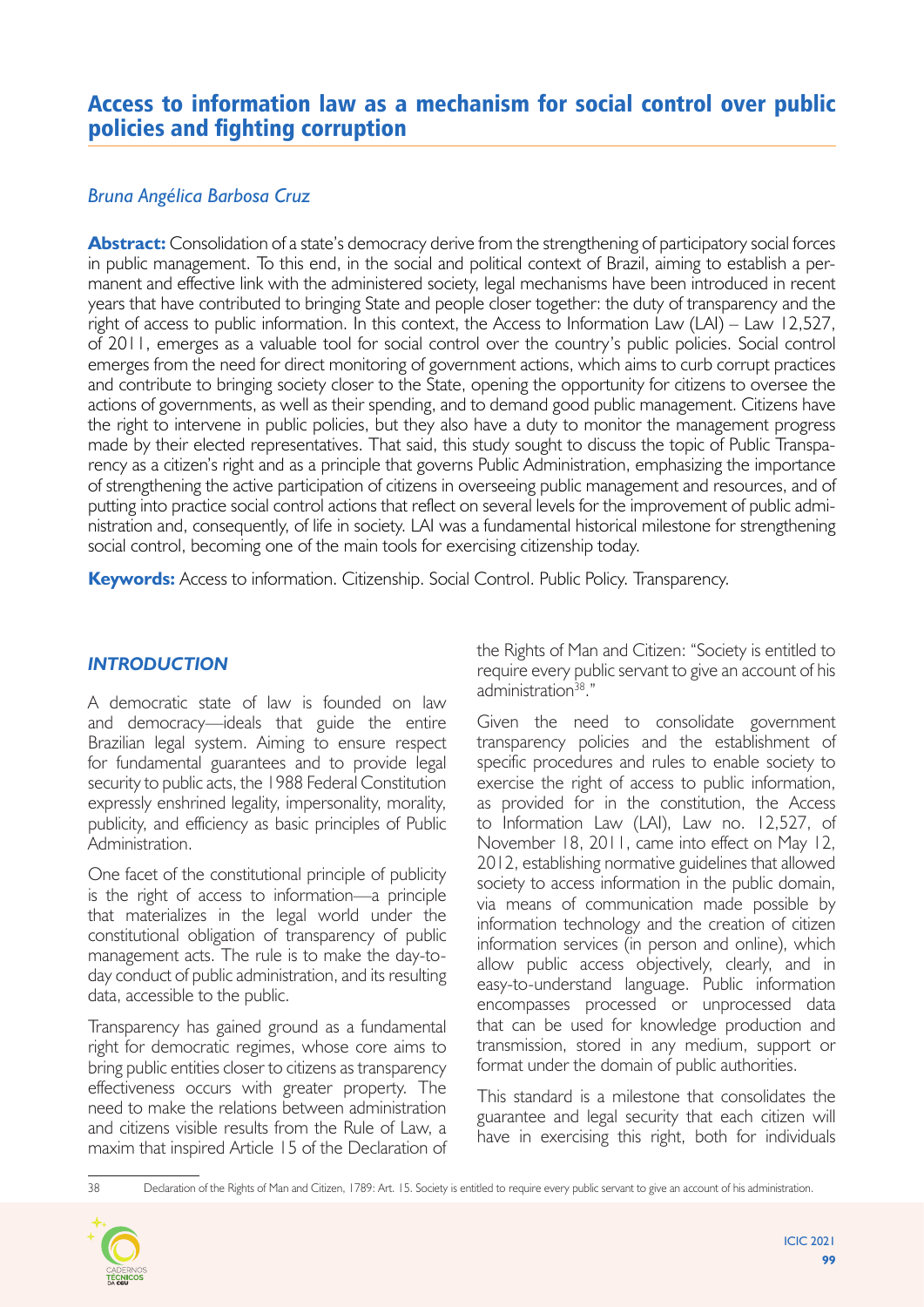and legal entities. By sanctioning the Access to Information Law, Brazil became the 89th country to have specific legislation to regulate the matter. In Latin America, the country will be the 19th to adopt this type of law.

Hence, our main focus was based on the principle of publicity as a state duty to promote broad and free access to information as a necessary condition for knowledge, participation and control of the administration, under imposition of the Access to Information Law – LAI, Law no. 12,527, of 2011, highlighting aspects of the aforesaid principle, as an obligation of transparency for Public Administration, to bolster and ensure social control over the implementation and management of public policies, as well as the natural consequences of said control as the main contributor to fighting corruption and improving the management of government acts.

For this purpose, we performed a bibliographic survey, outlined by means of an exploratory and qualitative research of data and Internet papers. In these terms, Antonio Carlos Gil (1999) argues that exploratory research focuses on a greater familiarity with the problem analyzed, while qualitative research seeks in-depth knowledge on the issues associated with the phenomena under study and their interactions.

In this scenario, this study is justified by its effort to highlight the rights and duties of citizens as administered subjects and explain the attributions constitutionally assigned to the public manager, with the purpose of achieving customs that lead to a policy of full transparency of public information and highlighting the importance of social participation in government decision-making processes. We also hope to contribute to the organizational culture of Brazilian public institutions, in social unrest, to rekindle society's critical and interactive attitude towards public affairs, fostering social control and anti-corruption practices.

#### *1. Principle of Publicity as a fundamental right and an element that ensures the exercise in citizenship*

Principles are ever present sources in the legal system and have significant importance in their content, as they guide all activities of training, interpretation, and application of legal standards. Within Public Administration, the Federal Constitution established the foundation responsible for organizing its structure, managing its actions, and imposing basic requirements to elaborate a standardized

administration. As Meirelles (2000, p.81) notes, the basic principles of public administration are embodied in twelve rules of permanent and mandatory observance for good administration, namely: legality, morality, impersonality or finality, publicity, efficiency, reasonableness, proportionality, full defense, contradictory, legal security, motivation, and supremacy of the public interest. The first five principles are expressly mentioned in the head provision of Art. 37, of the 1988 Federal Constitution; the remainder, although not mentioned, derive from our political regime, so much so that they were listed by Art. 2 of Federal law 9,784, of January 29, 1999.

Principles are the key and essence of all law and give identity to the Constitution. Systematic understanding of constitutional principles outlines each principle that, together with the others, determine society's (normative) mode of existence (Eneida Salgado, 2017), since the supremacy and unavailability of the public interest are understood in line with constitutional values and should guide public administration. Hence, our main analysis will focus on the principle of publicity as a fundamental right of transparency and an element that ensures the exercise in citizenship

For Eneida Salgado (2017), the principle of publicity is one of the keys to Brazilian Public Law and informs the structuring principles of the State, as described in Article 37 of the Magna Carta. Publicity is a dimension of citizenship since it allows social control of the Public Authority by citizens. Within the State, information is truly a duty of public administration and an enshrined right of citizens. In fact, in a Democratic State of Law, all the Administration's activities must be subjected to a broad process of justification and reasoning before society, so that society, as the main interested party, is aware of the public manager's actions.

According to Salgado (2017), one facet of the constitutional principle of publicity is the right of access to information. It is by recognizing (and, eventually, affirming) this right that citizens can exercise social control. Public officials cannot be monitored without transparency and information.

Consequently, LAI is the express manifestation of the principle of publicity, as it regulates citizen's access to information of interest; which, in summary, gains prominence in the legal system because its primary objective is to ensure the fundamental right of access to information, establishing as basic guidelines: publicity as a general principle, secrecy as an exception, disclosure of information of public interest

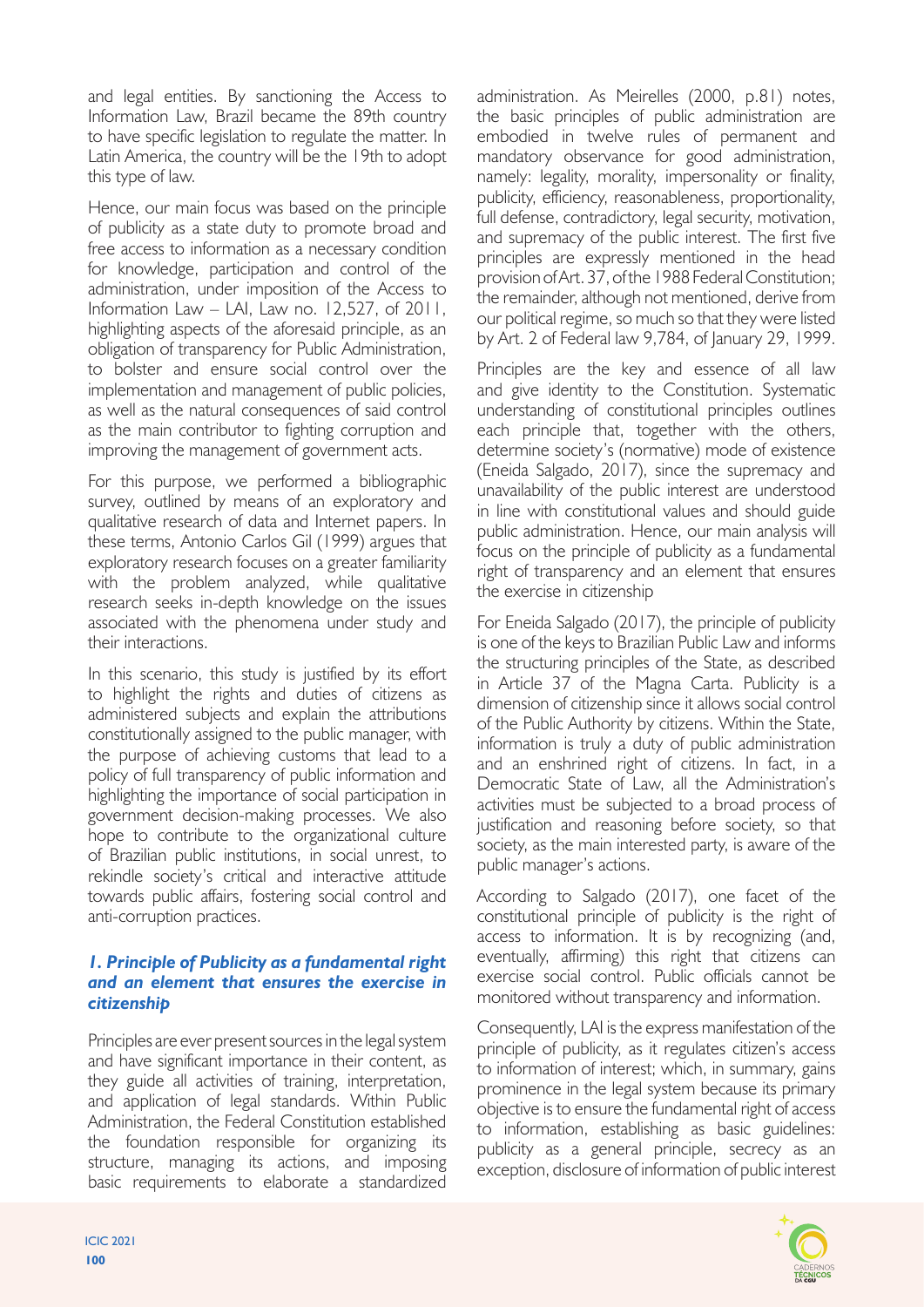regardless of request, the culture of transparency, and social control of public administration.

The principle of publicity is essential to ensure that public administration information is accessible to any interested citizen, regardless of the reason for such a request since it is of a public nature. Public interest supremacy must guide all the Administration's actions, including before citizens. For José dos Santos Carvalho Filho (2015, p. 26), "the principle of publicity indicates that the Administration's actions require the widest possible dissemination among the administered," and this because the principle is based on providing them with the possibility of controlling the legitimacy of the administrative agents' conduct. Only through the transparency of such conduct can individuals assess the legality or otherwise of actions and their degree of efficiency.

The right of access to information thus allows other fundamental rights to be preserved, since citizens participate in political life by controlling public spending and verifying whether resources are being allocated in favor of health, education, and social rights. Active citizen participation in social control presupposes the transparency of government actions. For citizens to influence the decision-making process, the government must give them the possibility of understanding management tools. Citizen access to simple and understandable information is the starting point for greater transparency and consolidation of citizens' rights.

Its is clear, therefore, that broad access to public information is the prologue to society's active and constant presence in exercising social control over public policies and, consequently, constitute, together with the institutional bodies, an essential tool to fight corruption, realizing the principle of transparency in public management and improving the quality of our democracies (Manzano Filho, 2012).

The use of public control mechanisms, including the right to public information, undoubtedly serves to bring citizens closer to governmental acts, ensuring greater transparency (Medeiros; Magellan; Pereira, 2014). The authors point out the need to raise awareness about the contemporary trend of seeking partnerships between government and citizens with their active participation in decision making and public policy formulation. In this scenario, social participation is a fundamental element for public

management, serving society's common good and helping to consolidate our democracy. As Dahl (2001, p. 110) puts it, "silent citizens may be perfect subjects for an authoritarian ruler; they would be a disaster for a democracy." Practices of this nature favor government transparency and reduce abuses committed by the authorities.

Access to public information and the resulting social participation are the main tools in the fight against corruption and other forms of public irregularities. The right to information is thus an essential tool for promoting good governance, as well as favoring other social benefits (Article 19, 2009).

Hence, Cássio Alves (2016) states that "the social control expressed by the diligent action of society on the State's actions positively influences the behavior of political agents," since it favors maintaining public order and reducing corruption levels, thus understanding that democratic mechanisms, including access to information and social participation, are indispensable to promote greater transparency and, consequently, less corruption (Medeiros; Magellan; Pereira; 2014).

### *1.1. National Policy for Social Participation39*

Emerging from popular outcry after 21 years of dictatorship, the 1988 Federal Constitution marked Brazil's democratic process of consolidating society's social struggles for freedom and citizenship. Drafted during the state re-democratization after the military dictatorship, our Magna Carta was concerned with sweeping away the remnants that were reminiscent of the dictatorial period and strengthening the participation of social groups once removed from the decisions of state bodies, reshaping public institutions, and establishing effective guidelines to include and ensure the participation of civil society groups. Such a democratic advance was only possible due to the great social mobilization that involved the direct and active participation of Brazilians who, tired of the state tyranny, pleaded for change and for the needs of the people to be considered when drafting the new Constitution—which was undoubtedly observed in the elaboration of the 1988 Federal Constitution, also known as the Citizen Constitution. From then on, social participation was highlighted not only to integrate people and State, but also as an efficient and essential mechanism to control public management and defend rights.

<sup>39</sup> Booklet National Policy for Social Participation. Initiative from the General Secretary of the Presidency of the Republic to publicize the concepts and guidelines for social participation established by the National Policy for Social Participation to all Brazilians. Available at:< [https://www.mdr.gov.br/images/stories/ArquivosCon](https://www.mdr.gov.br/images/stories/ArquivosConselho/ArquivosPDF/cartilha_pnps.pdf)[selho/ArquivosPDF/cartilha\\_pnps.pdf](https://www.mdr.gov.br/images/stories/ArquivosConselho/ArquivosPDF/cartilha_pnps.pdf) >

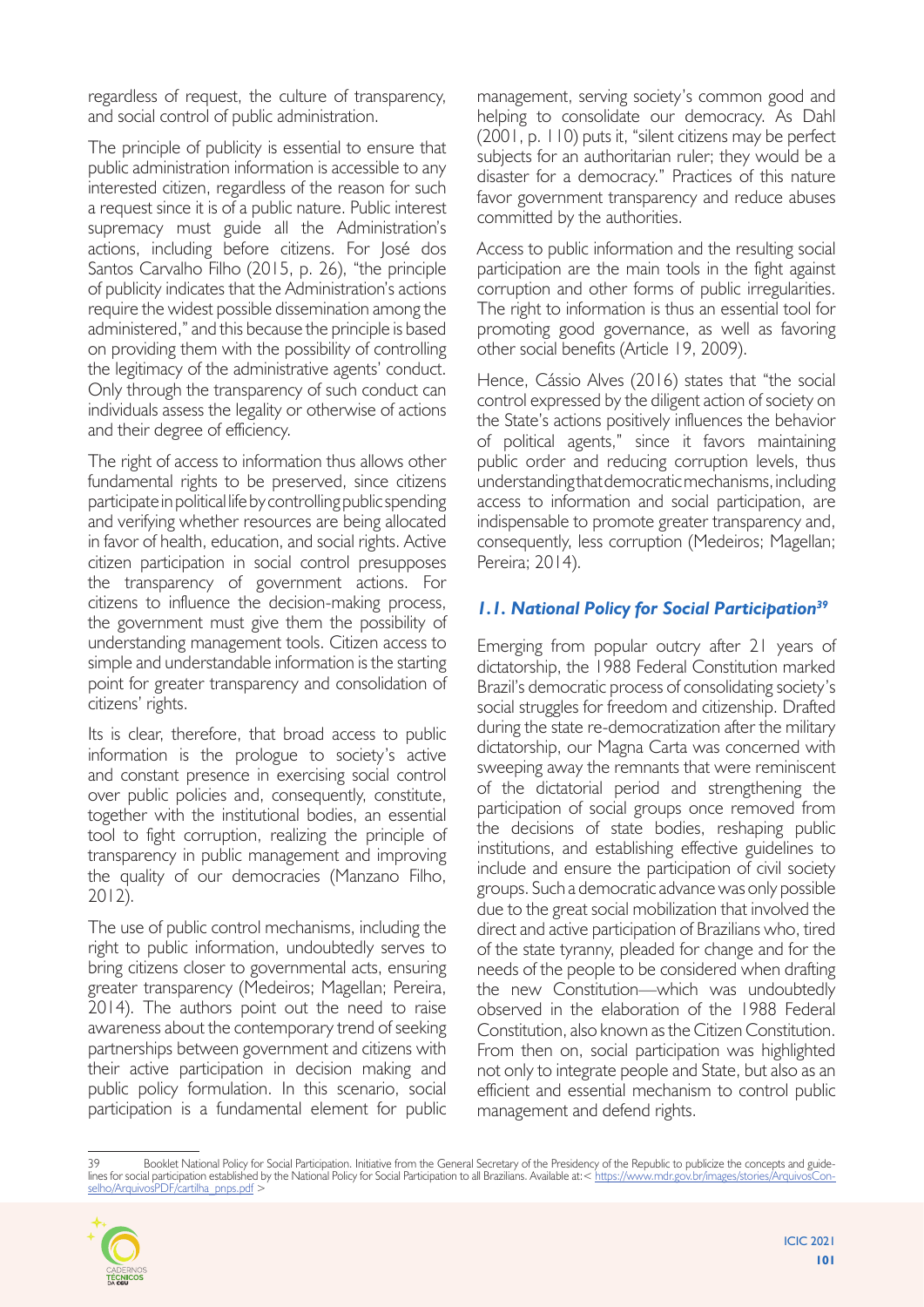Importantly, the integration of the population in the government's decision-making processes also aims to develop the spirit of society and, especially, to enable public administration to understand the reality and needs of those affected before making its choices. For, if state management focuses on people, then social demands should guide the elaboration and implementation of policies aimed at them. Consequently, the multiple actions developed by different social forces to influence the elaboration, implementation, supervision, and evaluation of public policies and/or basic social services (health, education, housing, transportation, basic sanitation, etc.), are part of a concrete positive political process that takes place in the dynamics of society, by the daily and conscious intervention of individual citizens considered or organized in groups or associations for developing, implementing, or overseeing public authority (Dias, 2007), as occurred in the elaboration of the CRFB/88.

In this context, years later, the National Policy for Social Participation (PNPS), together with the National System for Social Participation (SNPS), emerges through Decree no. 8,243 of the Presidency, in an attempt to establish a Brazilian public policy, setting up the creation, operation and strengthening of permanent (such as councils, committees, conferences, public ombudsman) and temporary (dialogue table, forum, assembly of councils, public hearing and public consultation, etc.) bodies, aiming to articulate democratic mechanisms and instances of dialogue and joint action between the federal public administration and civil society. This device brought a range of channels for society to speak up and contribute directly to the elaboration, implementation, and monitoring of public policies with the federal government. All this contributed to create a process of trust in the authorities regarding policy development and implementation, given the greater communication and integration with the people, since the role performed by civil society in the elaboration and monitoring of the Administration's actions before, during and after police implementation, exercised control over state actions.

PNSP-developed actions were extremely relevant to the Brazilian population, essential for the exercise of citizenship and necessary for the substantial progress of democracy. Considering that the civil groups that took part in it played a key role in influencing the results of public policies, having as a parameter not only technical criteria, but also social justice criteria

adhering to documents such as the Universal Declaration of Human Rights and the foundations of the 1988 Federal Constitution.

Despite its good initiative, the PNPS did not last long. Five years later, in 2019, the Presidency issued Decree no. 9,759, which replaced Decree no. 8,243/14 in its entirety and established new guidelines, rules and limitations for collegiate bodies in the federal public administration. In summary, the new decree abolished all collegiate bodies in the federal public administration—about 700—, including public policy councils, except those created after January 1, 2019, and those listed in the statute or bylaws of federal educational institutions, arguing that it would reduce costs for the public coffers and disregarding their important social role.

This decree was badly received by Brazilian organizations and entities, resulting in numerous outcries and even the filling of the direct action for unconstitutionality no. 6121, proposed by the Workers' Party (PT), where the Supreme Federal Court held that the effects of Decree no. 9,759/2019 should be suspended, thus granting, at least in part, the precautionary request made by the petitioner political party. Hence, in an act of protest, professors from the Federal University of Espírito Santo (UFES)<sup>40</sup> issued a Declaration of Repudiation, recognizing the need to maintain the Councils in the federal public administration, highlighting the key role they play:

*[...]*

*The importance of councils for public administration lies in their management function, whereby council members act in the administrative management by participating in the elaboration and planning of public policies. In practice, this means the democratization of public management, given the role of civil society in elaborating and monitoring the Administration's actions, before, during, and after policy implementation. It also lies in its function of social control, that is, society's control over the actions of the State. Social control translates into transparency of the governments' decisions and acts and their consequent accountability. The councils thus act by overseeing and evaluating public policy implementation, contributing to the transparency of the services provided and increasing the State's accountability in the use* 

UFES – Universidade Federal do Espírito Santos. Declaration of Repudiation to Decree nº 9,759/2019. Available at: < [https://cienciassociais.ufes.br/pt-br/](https://cienciassociais.ufes.br/pt-br/conteudo/nota-de-repudio-ao-decreto-97592019-que-extingue-e-limita-criacao-de-orgaos-colegiados-no) [conteudo/nota-de-repudio-ao-decreto-97592019-que-extingue-e-limita-criacao-de-orgaos-colegiados-no](https://cienciassociais.ufes.br/pt-br/conteudo/nota-de-repudio-ao-decreto-97592019-que-extingue-e-limita-criacao-de-orgaos-colegiados-no)>. Accessed February 11, 2022.

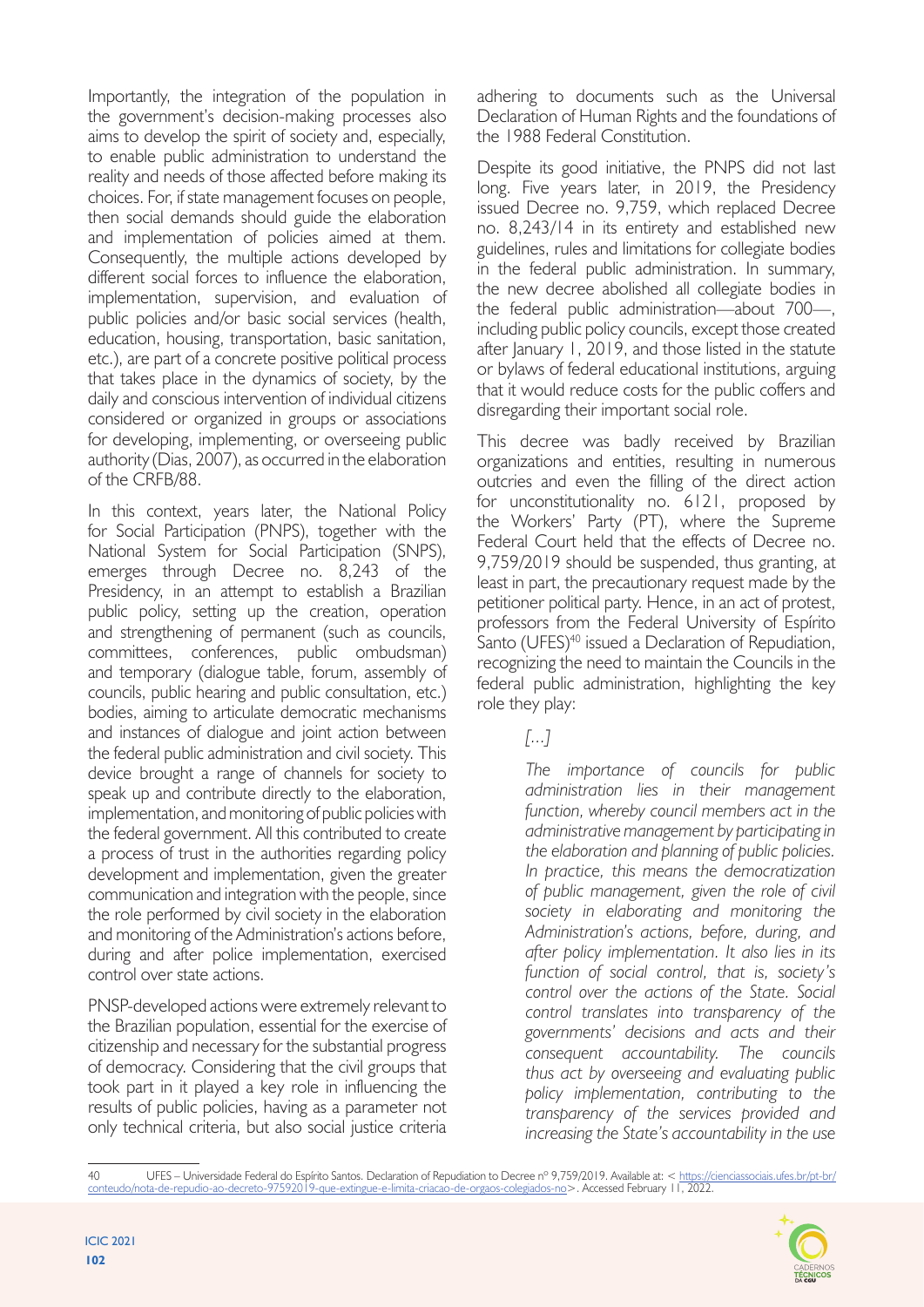*of public resources or in improving the living conditions of the population, as is the case of CONSEA (National Council for Food and Nutritional Security), abolished by Provisional Measure 870, January 1, 2019.*

Finally, we highlight the key role of councils in influencing the results of public policies, having as a parameter not only technical, but also social justice criteria. Councils play a key role in guaranteeing citizenship rights. Through them many of society's demands, projects and ideals can be transformed into citizenship rights.

As such, Raquel Passolo and Almir Megali (2019) state that despite the relevance of public policy councils in serving society's interests, they were severely hit by Decree no. 9,759/2019, with the argument of rationalizing public administration and with the proposal to control the "spread" of unnecessary collegiates, which according to the creators of the decree, brought no positive practical results. Conversely, it is worth remembering that Brazil is a founder of the Open Government Partnership (OGP) and, through the CGU, leads other programs related to public transparency, such as Time Brasil and Brasil Transparente, whose strong appeal lies in their public participation and social control.

Well, then, how can we promote social participation and control by drastically reducing the spaces for public participation, such as committees, councils, working groups, among others? If on the one hand we have initiatives that allow and promote citizen participation, on the other, there are limiting mechanisms for popular action—and both stem from the same executive power. The discourse is incoherent and harmful to the country's democracy, as it jeopardizes and ignores years of social struggles in search of freedom and a popular government.

What we observe, therefore, is that Decree no. 9,759/2019 is more of a closed government measure, through which the State expresses total disinterest in meeting society's demands and in an effective social control of public actions (Rodrigues, 2020).

It is thus clear that the social setback resulting from the previously mentioned standard directly violated the Constitution, which establishes social participation as an imperative for implementing

public policies in several areas, and that prohibiting citizen participation and oversight removes one of people's most powerful weapon against tyranny and corruption.

For this reason, we reinforce that popular participation is crucial for strengthening the broad democratization of citizens in society's decisionmaking processes, and that this cannot be limited by authoritarian governments with pretexts disguised as debureaucratization and economy for the country. As Lilian Rodrigues (2020) states, it is unquestionable that social participation in political decision-making is a mechanism that can bring better results to public administration management and an important instrument for the deepening and maturation of democracy, for democracy translates, ipsis verbis, into deliberation, dialogue, and participation of civil society in political institutions.

## *2. Access to information: a universal and fundamental right*

Drafted in 1948, after World War II, the Universal Declaration of Human Rights outlines basic human rights aiming to protect and guarantee the inherent rights of human beings. One of these rights is access to public information, with article 19<sup>41</sup> assuring that everyone, in summary, has the right to receive and impart information. For Mafra (2012), "besides being an essential right that every human being possesses, there is also the imperative freedom to seek, receive, and impart information that is related to the exercise of citizenship."

This conversion of the right of access to information into a universal right must be justified by and based on the different human rights or universal legislative documents. In this context, Bernades (2015) states that information presents itself as a component of fundamental importance in all fields of life in society, whether in the personal scope or in state action— "in its most elementary sense, information is part of all human experience." All organizations are information systems. Information is the basis of life<sup>42</sup>.

In Brazil, according to Bertazzi (2011), with the democratic reopening and enactment of the 1988 Federal Constitution, access to public information became a fundamental right provided for in Article 5, XIV, XXXIII, XXXIV, LXXII, as well as Article 37.

<sup>42</sup> GONÇALVEZ, Maria Eduarda. Direito da informação: Novos direitos e formas de regulação na sociedade da informação. Coimbra: Almedina, 2003, p. 17.



<sup>41</sup> Article 19 – Everyone has the right to freedom of opinion and expression; this right includes freedom to hold opinions without interference and to seek, receive and impart information and ideas through any media and regardless of frontiers.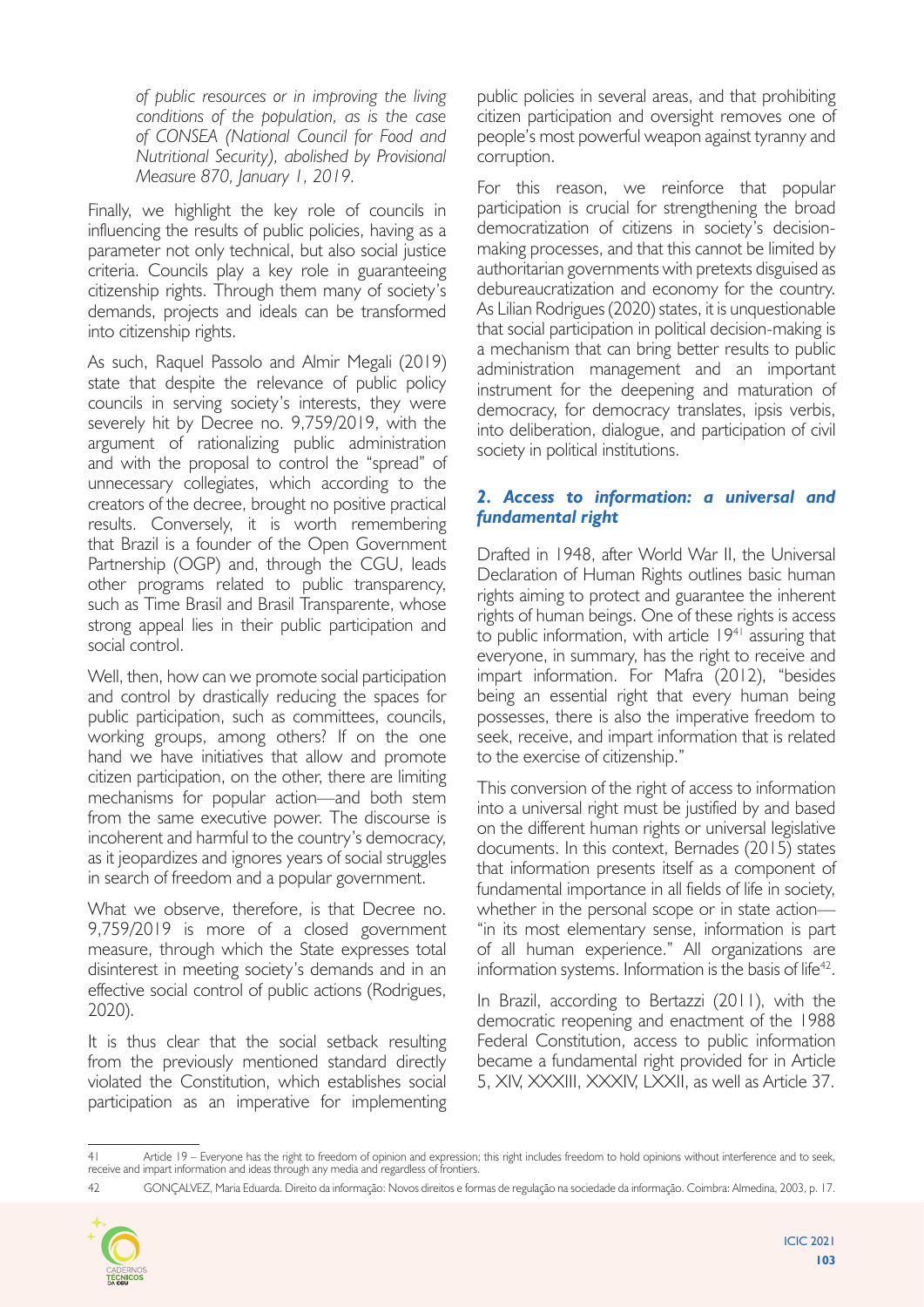When discussing the matter, Bucci (2009) stressed that access to public information in documents, archives and statistics is fundamental to consolidate democracy, as it strengthens the individuals' ability to participate effectively in decision-making that affects them.

The right of access to public information also acts to materialize other fundamental rights. It is through knowledge that individuals can exercise social rights that are enforced by the State and represent the guarantee of human emancipation, helping citizens to exercise their citizenship. "The enlightened citizen is undoubtedly an uncomfortable, claimant piece. Without them, however, our own future as a nation is compromised" (Carvalho, 1998, p. 287-288).

Social participation is a key element for public management to serve the common good of society.

Moreover, access to public information, as an essential right to exercise other rights, acts as a valuable tool in preventing corruption. The United Nations Convention against Corruption (UNCCF43), aiming at promoting and strengthening measures to prevent and fight corruption more effectively, ordered its Member States, in line with the fundamental principles of its domestic law, the take measures as may be necessary to enhance transparency in its public administration, including those concerning its organization, functioning and decision-making processes, when applicable Hence, we see a global concern with defining policies and mechanisms that act efficiently in fighting corruption, among them the right of access to information and more popular participation for a better functioning of democracy and public management.

Access to Information, therefore, has a much greater purpose than just achieving concretion, for it is not an autonomous right, but a necessary instrument for the effective participation of civil society, freedom of expression, and, finally, an effective means for demanding the social rights provided for and protected by the Magna Carta. It thus becomes a prerequisite for the free exercise of citizenship, enveloped by the political participation of the State, and to demand rights inherent to the human being being not only a fundamental constitutional right, but a universal human right, which aims to achieve other equally constitutional fundamental and human rights throughout the global sphere.

For Bucci (2009), "access to public information is not only a right protected by the Federal Constitution, but also a fundamental individual and collective right used to instrumentalize the exercise of citizenship," a pillar of our democracy, so essential that it deserved special attention from Human Rights laws and regulations at the international level.

# *3. Developing of a culture of transparency*

As a result of the innovations Brazil has been implementing in the areas of accountability, transparency, and access to public information, we are migrating from public management where a culture of secrecy has always prevailed to an emphasis on a culture of transparency.

In fact, we see a lack of works and dissemination material on the subject. This shows a doctrinal timidity in discussing the content, which forces us to ponder the issue using the few existing resources, considering the historical context of public administration, and the legal and social advances embedded in this area. And our critical sense, given the obscurantism of the public service.

On the subject, Leonardo Serra Aguiar (2018) states that despite the behavior conditioning character that the Access to Information Law presents us with, the normative brings to light the challenge of modifying and modernizing the culture of Brazilian public institutions, aiming to produce customs that lead to a policy of full transparency of public information.

The Access to Information Law establishes as a guideline the advancement of a culture of public transparency, as advocated in Article 3, item IV:

> *"Article 3 The procedures provided for in this Law aim to ensure the fundamental right of access to information and shall be implemented in accordance with the basic principles of public administration and the following guidelines:*

*[...]*

*IV – promoting the development of a culture of transparency in public administration; [...]"*

Despite observing a more consistent implementation of the Access to Information Law, "one still sees, as a rule in several governmental organizations, the lack of transparency of public information, as well as the

<sup>43</sup> **United Nations Convention against Corruption (Articles 10 and 13**): "Each State Party shall (...) take such measures as may be necessary to enhance transparency in its public administration (...) procedures or regulations allowing members of the general public to obtain (...) information on the organization, functioning and decision-making processes of its public administration (...)

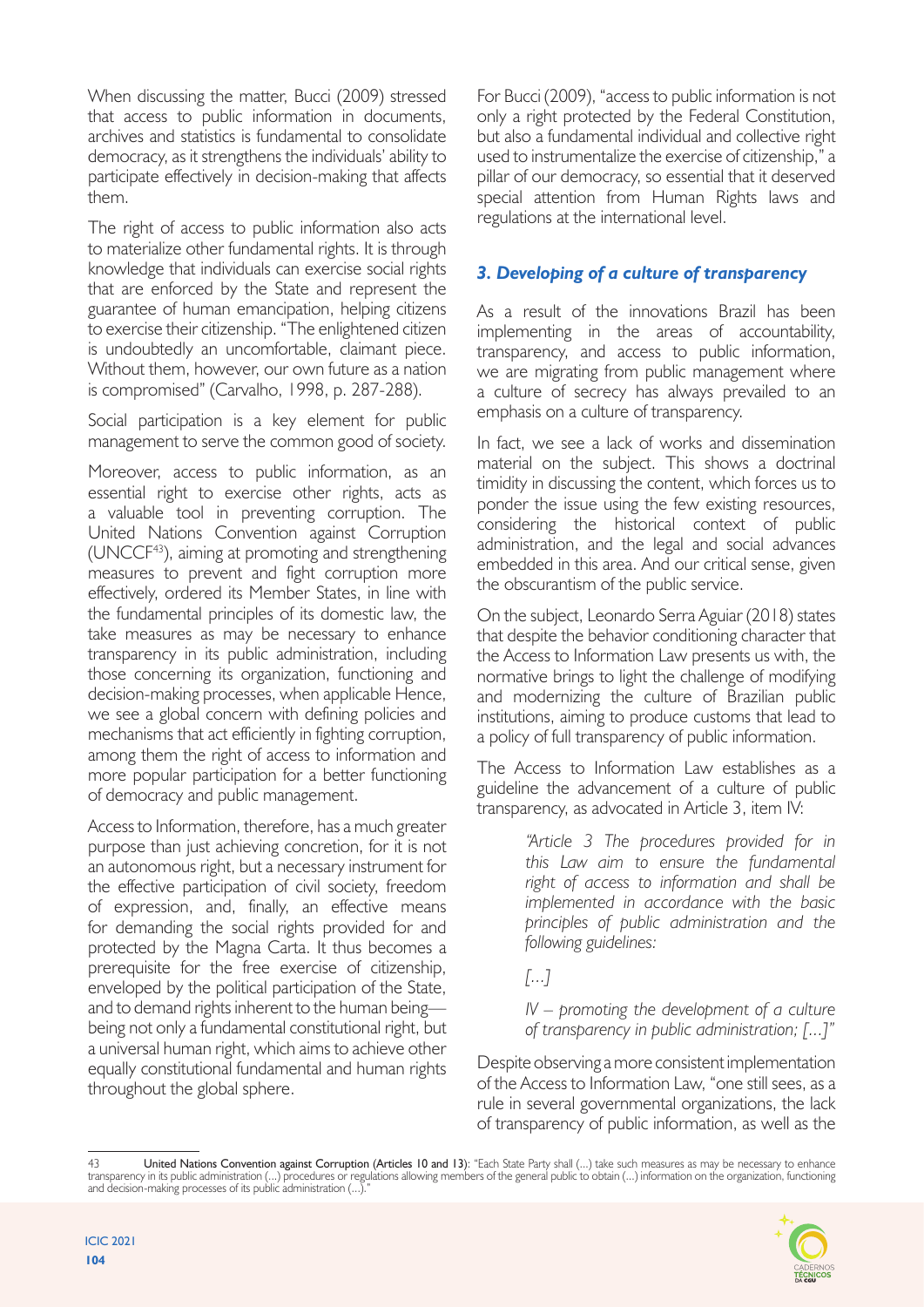maintenance of a culture of secrecy" (Aguiar, 2018). This cultural change, so necessary for the maturing of our democracy and citizenship, is accelerated by the provocation of important social actors. In fact, building a new culture where secrecy is an exception and access the rule emerges as a great challenge for the Brazilian State.

LAI came to prompt the development of a culture of transparency in public administration, as well as the development of social control, encouraging active citizen participation to monitor and oversee public management. This cultural change, however, involves altering behaviors and values, therefore requiring structural and normative interventions and awareness-raising among public servants and society. The norm alone is not capable of changing the current scenario and offering an immediate solution for ingrained human behaviors.

Organization incentives and culture are more effective in achieving results than a normative in force on the subject. Denial of access to information is not analyzed by just one servant, but by the institutional context and its beliefs. After all, "organizational culture exerts more influence on management decisions than norms and must be given the attention it needs to change" (Bertazzi, 2011).

Consequently, we note that the organizational culture of the public service is based on basic assumptions born from the experience of a given group that develops solutions to the issues faced, and these are perpetuated to new members as the correct way to always act. The behavior sometimes adopted by those is thus, even unconsciously, repeated for several generations—a pattern that is unfavorable to society and that must be thoroughly fought.

That said and focusing on the objectives of the Access to Information Law, the Comptroller General of the Union has been concerned with establishing and imparting guiding procedures to combat the "culture of secrecy," pointing at it as a major obstacle to fostering openness and expanding government data publicity, to contribute to enhanced government transparency, creating better possibilities for social control of government actions. It thus seeks to broaden the focus of transparency so that it is not limited to fighting corruption and controlling public spending, but also achieving the quality of spending as well as obtaining information to monitor and evaluate public policies<sup>44</sup>.

Moreover, during a virtual event organized by the National Confederation of Municipalities (CNM) and the Comptroller General of the Union (CGU) in June 2020, CNM's legal adviser Elena Garrido (2020) highlighted the extreme importance of creating a culture of transparency, integrity, and compliance, to contribute to good governance, administration of social and economic resources, aiming at development, and the ability of governments to plan, formulate and program policies, and fulfill functions.

Likewise, Aguiar (2018) warns that "the change in culture does not happen through the imposition of high-ranking bosses, but, quite the contrary, it is born from the evolution of thoughts and procedures of all employees." The legislator's equivocation in crediting the promulgation of norms as the sole mechanism for changing the attitude of the bureaucratic body is thus unveiled.

Conversely, Bresser Pereira (2005) states that for the phenomenon of formalization of an open and transparent culture to happen, there must be, besides to the imperative of leadership and gradual change in human behavior, a clear and specific legislation for environmental modification, which, as the author puts it, must "highlight the importance of practices inherent to management, especially the accountability of public servants to the State and citizens." Such a mechanism will be enshrined with the auditing of control and monitoring bodies by civil society, in addition to a policy of administrative transparency, to meet the real needs of the population. This cultural change, so necessary for the maturing of our democracy and citizenship, can also be accelerated by the provocation of important social actors, such as the media. Social participation is therefore indispensable for engaging with public management, to encourage and prompt managers to act in good faith when meeting social demands.

In this sense, it is worth stating that democratic states of law are expected to have a culture of access, in which public officials are aware that public information belongs to citizens and that it is up to the State to provide it in a clear and timely manner to effectively meet the demands of society, which has the right to know the information held by public authorities, except those that pose real danger if disclosed (CGU, 2011, p. 14).

Besides, more consistent results from the cultural change of public transparency will be observed only in the long run, once all public servants have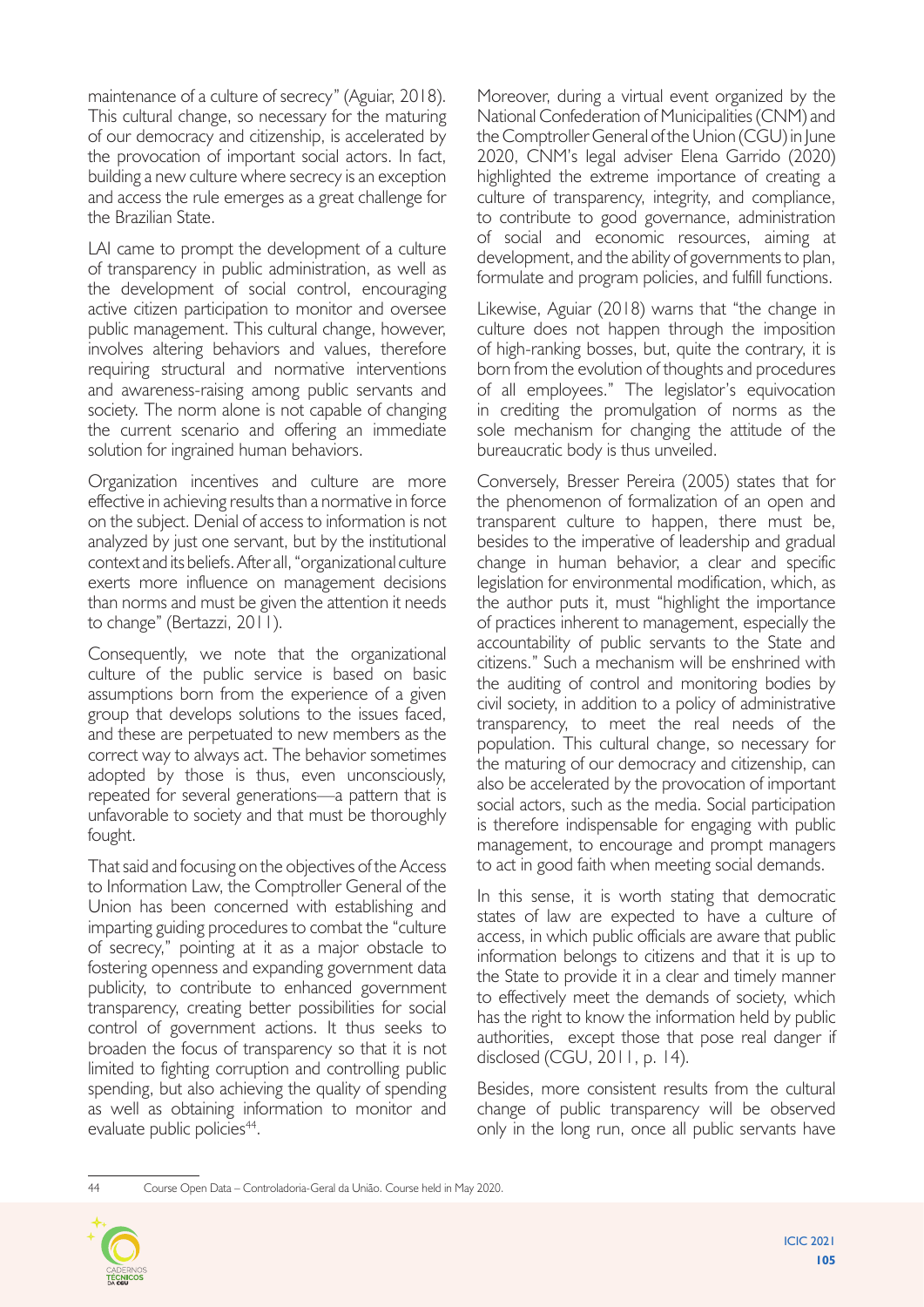internalized the transparency of information as their duty (Aguiar, 2018).

Making possible a transparent management based on social demands, with society as the protagonist in the search for transparency, is thus a fundamental factor for strengthening democracy and, consequently, in reducing corruptive factors.

#### *4. ACCESS TO INFORMATION LAW - a mechanism of social control over public policies, fight against corruption and exercise of citizenship*

The 1980s are an important milestone in the stabilization of Brazilian democracy; a tendency to expand participatory spaces and greater influence of society's interests in public policies and other governmental actions is clear, as it was characterized by an intense movement of struggle for expanding institutional mechanisms of dialogue between the State and citizens. The 1988 Constitution, elaborated under the strong influence of civil society via popular amendments, defined decentralization and popular participation as milestones in the process of drafting public policies, especially in the areas of social and urban policies<sup>45</sup>.

Article 5 of the Magna Carta ensured access to information, stating that "access to information of public interest is ensured to everyone," which adds to the principle of "publicity" in Article 37, setting a new paradigm for Brazilian public administration. Citizens now have their right to inform themselves about everything of interest, including before the State, guaranteed. Public resources and government decisions are now available to citizens, who can also actively participate in these processes. The constitutional text, as well as other principles and legal frameworks, allowed information on public administration to be accessible to interested parties.

The right to information is the basis for the social and political development of any State. In Brazil, this right is legally supported by the Federal Constitution and other regulations, such as the Access to Information Law (LAI). Aiming to regulate access to public information, the LAI was instrumental in consolidating the right to access state public information, a right that, as Bataglia and Farranha (2018) argue, "is a fundamental ingredient for democracy, as it allows

the population to gain knowledge on the actions of rulers."

Promoting transparency and access to information is an indispensable measure to strengthen modern democracies, since it allows public power to be exercised openly and in full view of the citizens, who can thus oversee, evaluate, and assist in controlling the management of what is public<sup>46</sup>.

Citizen participation in public administration management is the solidification of a democratic state of law, whose purpose is "to seek the realization of the common good and strive for formal and material equality, social justice, individual freedom, and the dignity of its citizens" (Xavier, 2014). Access to documents and information guaranteed in Law 12,527/2011, came to expand popular participation, and strengthen public management control. "Greater transparency of government actions expands the means of social control, which results in better accountability from rulers" (Diniz, 2015).

The participation of citizens and organized society in the control of public spending, permanently monitoring government actions and demanding the proper use of resources collected, is essential for the entire community. Monitoring public spending and implementing public policies is essential to improve the quality of public services. It is the citizen's duty to stop being a passive subject regarding the State and demand, in progressive levels, better services, respect for citizenship and more transparency, honesty, economicity, and effectiveness in the use of public resources.

Following this line of reasoning, Silva and Rospa (2016) add that:

> *Having broad and transparent knowledge about the allocation of public money is the first step so that corrupt practices can be combated, reason why access to information is not welcome in governments where corruptive acts are commonly practiced. It is necessary, then, to defend the expansion of a culture of access over a culture of secrecy.*

Citizen participation in government decision-making processes aims to develop the spirit of society and specially to enable decision makers (managers)

<sup>46</sup> Course LAIve – a live about the LAI. Continuing Training Program in Ombudsmanship. Ouvidoria-Geral da União/Controladoria-Geral da União. Course held in June 2020.



<sup>45</sup> Course Tool for Social control and Citizenship: how to exercise your rights – Controladoria-Geral da União. Course held in August 2020.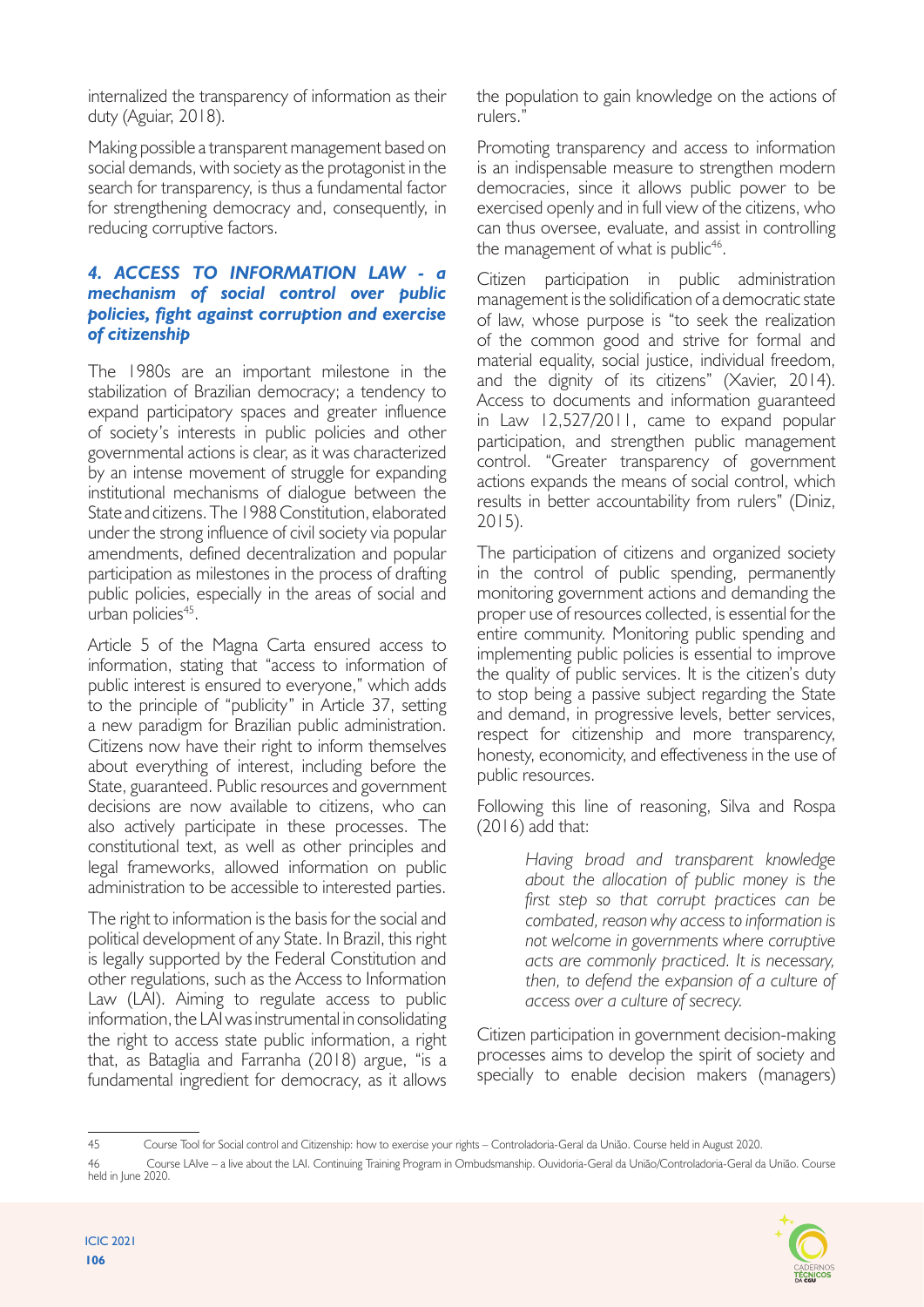to understand the reality of those affected before making their choices<sup>47</sup>.

In Brazil, the concern with establish a strong and active social control becomes even greater due to the country's territorial extension and the geographical decentralization of public agencies that make up the various federative levels—the Union, states, Federal District, and municipalities. For the latter, we must also consider their substantial number. Hence, oversight over the allocation of public resources needs to be exercised with the support of society. Social control is, then, indispensable to the institutional control performed by the bodies that supervise public management. This participation is important because it contributes to the good and correct application of public resources, so that the needs of society are efficiently met. Within public management, participation stands out because it refers to the possibility that citizens have of influencing public policies, government decisions, and public services. It is about including the wishes expressed by society in decisions that should not be restricted to government bodies.

We can thus assert that social control, understood as the participation of citizens and their associations in public management, is a tool to prevent corruption, strengthen citizenship and consolidate democracy.

In a way, such an assertion proves that social control is an effective mechanism in combating the spread of corruption. Combating corrupt acts only becomes effective wheneffected based on the principles established on ethical values and citizen participation, which only happens when there is awareness, will, freedom, and individual responsibility<sup>48</sup>. As we know, the greater the transparency adopted by the Public Administration, the lower the corruption rate, since citizens will supervise all acts performed by the rulers, reducing the chances of practices that affect society's needs (Vieira and Oliveira, 2017).

In this scenario, LAI presents itself as a valuable resource allied to social interests. The rules brought by LAI are true "weapons" that citizens have in obtaining useful information about public institutions and their (mis)governments. Via this mechanism, the administered society can oversee and demand results and positive conducts from rulers, making them act based on constitutional principles and contribute to the free exercise of citizenship and materialization of fundamental rights.

As a result, we will have better and more effective institutions and public policies. These are essential elements if we are to achieve a more robust democracy.

Undeniably, the exercise of social control over public policies, whether performed by an individual or by a group, has a collective impact, for its benefits are distributed across the public space. The strengthening of social participation through access to information aims to force new conducts for a more efficient and transparent public administration. Citizen participation has become not only possible, but necessary for the proper functioning of the public apparatus.

## *FINAL CONSIDERATIONS*

In recent years, Brazil has advanced significantly in Public Transparency laws, norms, policies, and actions<sup>49</sup>, making substantial progress towards a more just and egalitarian society.

The challenges, however, are plentiful and involve developing actions to sensitize public agents to the adoption and implementation of open government policies; making transparency, citizen participation, and accountability a standard in public management; establishing permanent dialogue mechanisms of between government and society; promoting the opening of data, and making transparency turn into effective social participation. On the other hand, we have an urgency of initiative on the part of the population that, while it must be encouraged, must be diligent. As we know, the greater the participation and engagement of all, the more efficient, effective, and positively impacting are the services provided by the public authorities.

In this scenario, social participation is an instrument for realizing essential values of human coexistence. It is also a legal attribute that citizens can use to demand the fulfillment of their needs and equality in the exercise of civil, political, economic, social, and cultural rights.

The social control exercised via active citizen participation is an important mechanism to prevent corruption and strengthen citizenship, as it contributes to bringing society and State close together, enabling citizens to monitor government actions and demand good public management. Citizens have the right

<sup>49</sup> Course Open Government. Course held in May 2020.



<sup>47</sup> Course Social Participation and performance of public managers. Course held in August 2020.

<sup>48</sup> Course Citizen Education: ethics, citizenship, and the anti-corruption fight. Course held in September 2020.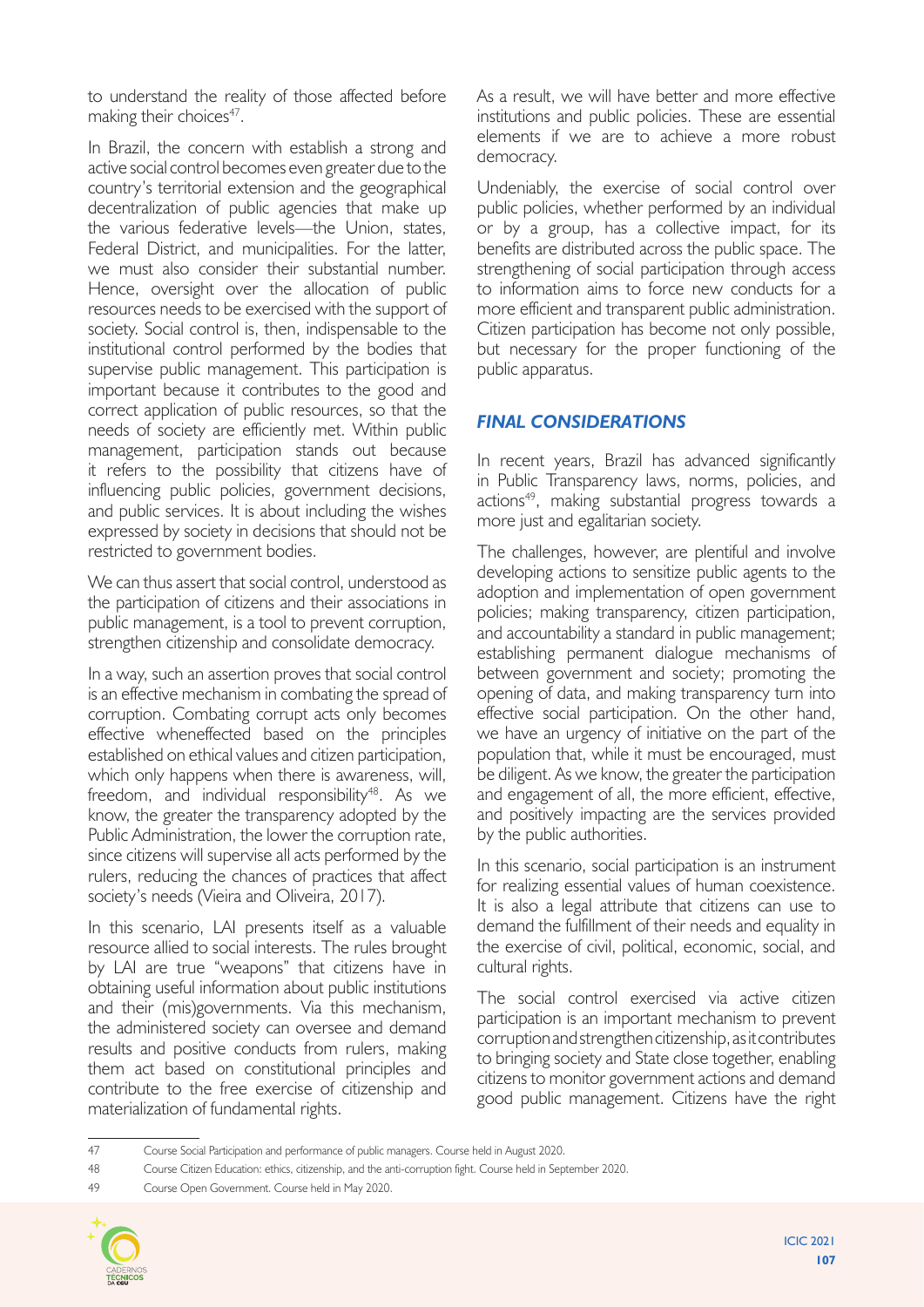to intervene in public policies, but they also have a duty to monitor the management progress made by their elected representatives. Every legal normative apparatus is necessary for the proper functioning of public administration; however, without social participation, they may not achieve the expected effectiveness. Only the actions of interested citizens who can perform social control are able to give public management a legitimacy based on collective interest. The performance of managers, with society following closely, is the most appropriate way to ensure that the principles of public administration will be fulfilled, and citizens' demands guaranteed.

Democracy is a social practice that creates institutions geared towards certain purposes and values—and in the Brazilian case, geared towards realizing the Democratic State of Law. It must be a process of social coexistence in a free, just, and solidary society. Democracy is also the process of affirming the people and the guarantees of fundamental rights.

Hence, as already pointed out by Bucci (2005), the only efficient control of the State is the one stemming from organized civil society, which is the main and only stakeholder interested in the legality of the practiced facts and acts. This right must be made effective for the exercise of citizenship, which does not stop at voting for representatives. Popular opinion can only be formed based on information, via free access to res publica information that stems from state transparency, which is inversely proportional to the practice of personal interests in the Public Administration.

The access to information regime has not only provided citizens with instruments to exercise this right but has also transformed Brazilian Public Administration towards consolidating democracy in the country. But for such instruments to be equally effective, the population, as the main interested party, must act in the collective interest and actively participate in the decision-making processes of public management.

### **REFERENCES**

AGUIAR, Leonardo Serra. *Lei de Acesso à Informação e o desenvolvimento da Cultura de Transparência*. Trabalho de Conclusão de Curso - Abril/2018. Disponível em: < [https://repositorio.enap.gov.br/](https://repositorio.enap.gov.br/handle/1/3367) [handle/1/3367](https://repositorio.enap.gov.br/handle/1/3367)> Acesso em: 06 ago 2020.

ALVES, Cássio Guilherme. *O papel do controle social no combate ao fenômeno da corrupção*. Disponível em: < <https://online.unisc.br/acadnet/anais/index.php/snpp/article/view/14671/3096> >. Acesso em: 09 dez 2020.

BATAGLIA, Murilo Borsio; FARANHA, Ana Claudia. *A Lei de Acesso à Informação: prevenção e controle da corrupção*. Disponível em: < [https://naoaceitocorrupcao.org.br/a-lei-de-acesso-a-informacao-ferramenta](https://naoaceitocorrupcao.org.br/a-lei-de-acesso-a-informacao-ferramenta-de-prevencao-e-controle-da-corrupcao-murilo-borsio-bataglia-e-ana-claudia-farranha-2/)[de-prevencao-e-controle-da-corrupcao-murilo-borsio-bataglia-e-ana-claudia-farranha-2/>](https://naoaceitocorrupcao.org.br/a-lei-de-acesso-a-informacao-ferramenta-de-prevencao-e-controle-da-corrupcao-murilo-borsio-bataglia-e-ana-claudia-farranha-2/). Acesso em: 04 jan 2021.

BERNADES, Camila Fernandes Santos. *O direito fundamental de acesso à informação: uma análise sob a ótica do princípio da transparência*. Camila Fernandes Santos Bernades - 2015. Disponível em: [<https://repositorio.](https://repositorio.ufu.br/bitstream/123456789/13238/3/DireitoFundamentalAcesso.pdf) [ufu.br/bitstream/123456789/13238/3/DireitoFundamentalAcesso.pdf](https://repositorio.ufu.br/bitstream/123456789/13238/3/DireitoFundamentalAcesso.pdf)>. Acesso em: 10 ago 2020.

BERTAZZI, Danilo Marasca. *O projeto de lei de acesso à informação e seu impacto sobre os servidores públicos*. Estudos em Liberdade de Informação: dilemas da implementação, [S.l.], 2011, p. 25-38. Disponível em: [<http://artigo19.org/wpcontent/blogs.dir/24/files/2011/10/estudos-em-liberdade-de](http://artigo19.org/wpcontent/blogs.dir/24/files/2011/10/estudos-em-liberdade-de-informaccca7acc83o-1-web.pdf)[informaccca7acc83o-1-web.pdf](http://artigo19.org/wpcontent/blogs.dir/24/files/2011/10/estudos-em-liberdade-de-informaccca7acc83o-1-web.pdf)>. Acesso em: 06 ago 2020.

BRASIL. *Constituição Federal de 1988*. Promulgada em 5 de outubro de 1988. Disponível em: <[http://](http://www.planalto.gov.br/ccivil_03/constituicao/constituicaocompilado.htm) www.planalto.gov.br/ccivil 03/constituicao/constituicaocompilado.htm>. Acesso em 20 de mai de 2020.

BRASIL. *Lei nº 12.527, de 18 de novembro de 2011*. Regula o acesso a informações previsto no inciso XXXIII do art. 5º , no inciso II do § 3º do art. 37 e no § 2º do art. 216 da Constituição Federal; altera a Lei nº 8.112, de 11 de dezembro de 1990; revoga a Lei nº 11.111, de 5 de maio de 2005, e dispositivos da Lei nº 8.159, de 8 de janeiro de 1991; e dá outras providências. Disponível em: < [http://www.planalto.](http://www.planalto.gov.br/ccivil_03/_ato2011-2014/2011/lei/l12527.htm) [gov.br/ccivil\\_03/\\_ato2011-2014/2011/lei/l12527.htm>](http://www.planalto.gov.br/ccivil_03/_ato2011-2014/2011/lei/l12527.htm). Acesso em: 15 mai 2020.

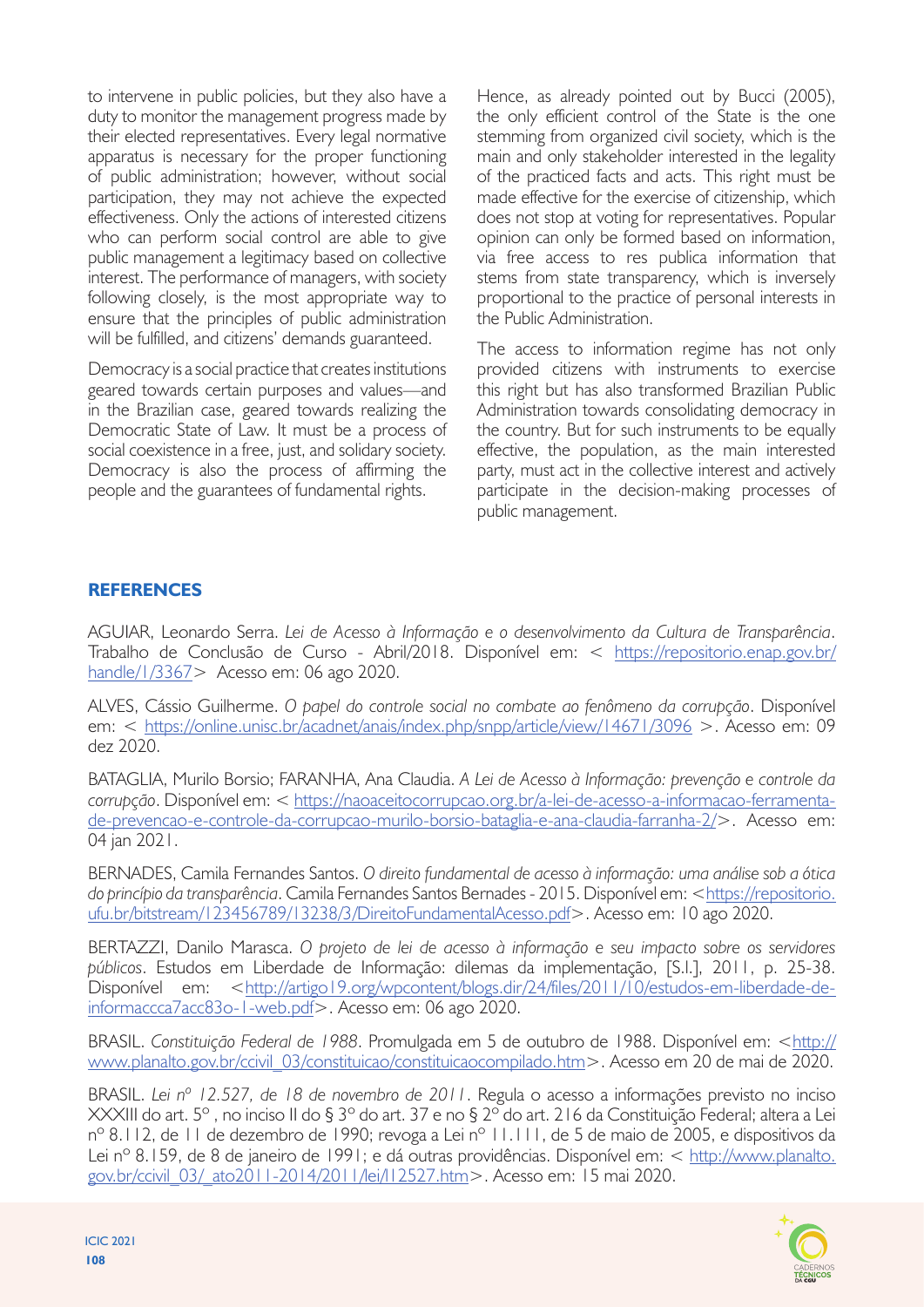BRASIL. *Decreto-lei 7.724, de 16 de maio de 2012*. Regulamenta a Lei nº 12.527, de 18 de novembro de 2011, que dispõe sobre o acesso a informações previsto no inciso XXXIII do caput do art. 5º, no inciso II do § 3º do art. 37 e no § 2º do art. 216 da Constituição. Disponível em: < [http://www.planalto.gov.br/](http://www.planalto.gov.br/ccivil_03/_ato2011-2014/2012/Decreto/D7724.htm) ccivil 03/ ato2011-2014/2012/Decreto/D7724.htm>. Acesso em: 02 jun 2020.

BRASIL. *Decreto-lei 8.214, de 23 de maio de 2014*. Institui a Política Nacional de Participação Social - PNPS e o Sistema Nacional de Participação Social - SNPS, e dá outras providências. Disponível em: <[http://](http://www.planalto.gov.br/ccivil_03/_ato2011-2014/2014/decreto/d8243.htm) [www.planalto.gov.br/ccivil\\_03/\\_ato2011-2014/2014/decreto/d8243.htm>](http://www.planalto.gov.br/ccivil_03/_ato2011-2014/2014/decreto/d8243.htm). Acesso em: 10 fev 2022.

BRASIL. *Decreto-lei 9.759, de 11 de abril de 2019*. Extingue e estabelece diretrizes, regras e limitações para colegiados da administração pública federal. Disponível em: <http://www.planalto.gov.br/ccivil\_03/\_ ato2019-2022/2019/decreto/D9759.htm>. Acesso em: 10 fev 2022.

BUCCI, Eduardo Sadalla. *O acesso à informação pública como direito fundamental à cidadania*. Âmbito Jurídico, 2009. Disponível em: < [https://ambitojuridico.com.br/cadernos/direito-constitucional/o-acesso](https://ambitojuridico.com.br/cadernos/direito-constitucional/o-acesso-a-informacao-publica-como-direito-fundamental-a-cidadania/#_ftn28)[a-informacao-publica-como-direito-fundamental-a-cidadania/#\\_ftn28>](https://ambitojuridico.com.br/cadernos/direito-constitucional/o-acesso-a-informacao-publica-como-direito-fundamental-a-cidadania/#_ftn28). Acesso em: 11 jul 2020.

CANELA, Guilherme; NASCIMENTO, Solano (Coord.). *Acesso à informação e controle social das políticas públicas*. Brasília: Artigo 19, 2009. Disponível em: < [https://static.poder360.com.br/2020/10/Acesso-a](https://static.poder360.com.br/2020/10/Acesso-a-informacao-e-politicas-publicas-de-controle-social-Guilherme-Canela.pdf)[informacao-e-politicas-publicas-de-controle-social-Guilherme-Canela.pdf](https://static.poder360.com.br/2020/10/Acesso-a-informacao-e-politicas-publicas-de-controle-social-Guilherme-Canela.pdf) >. Acesso em: 07 dez 2020.

*CONVENÇÃO das Nações Unidas contra a Corrupção*. 31 out 2003. Disponível em: [<https://www.unodc.](https://www.unodc.org/documents/lpo-brazil/Topics_corruption/Publicacoes/2007_UNCAC_Port.pdf) [org/documents/lpo-brazil/Topics\\_corruption/Publicacoes/2007\\_UNCAC\\_Port.pdf](https://www.unodc.org/documents/lpo-brazil/Topics_corruption/Publicacoes/2007_UNCAC_Port.pdf)>. Acesso em: 11 jul 2020.

CGU, Controladoria-Geral da União. Curso *Controle Social e Cidadania*. Laboratório de Tecnologia da Informação e Mídias Educacionais da Universidade Federal de Goiás (LabTIME/UFG). Realizado em: 26 mai 2020.

CGU, Controladoria-Geral da União. Curso *Dados Abertos*. Laboratório de Tecnologia da Informação e Mídias Educacionais da Universidade Federal de Goiás (LabTIME/UFG). Realizado em: 14 mai 2020.

CGU, Controladoria-Geral da União. Curso *Educação Cidadã: ética, cidadania e o combate à corrupção*. Laboratório de Tecnologia da Informação e Mídias Educacionais da Universidade Federal de Goiás (LabTIME/UFG). Realizado em: 14 set 2020.

CGU, Controladoria-Geral da União. Curso *Governo Aberto*. Laboratório de Tecnologia da Informação e Mídias Educacionais da Universidade Federal de Goiás (LabTIME/UFG). Realizado em: 7 mai 2020.

CGU, Controladoria-Geral da União. Curso *LAIve - a live da LAI*. Ouvidoria-Geral da União. Finalizado em: 10 jun 2020.

DAHL, Robert A. *Sobre a democracia*. Brasília: Ed. UnB, 2001.

*DECLARAÇÃO de direitos dos homens e do cidadão*. 26 ago 1789. Disponível em: <[http://www.](http://www.direitoshumanos.usp.br/index.php/Documentos-anteriores-%C3%A0-cria%C3%A7%C3%A3o-da-Sociedade-das-Na%C3%A7%C3%B5es-at%C3%A9-1919/declaracao-de-direitos-do-homem-e-do-cidadao-1789.html) [direitoshumanos.usp.br/index.php/Documentos-anteriores-%C3%A0-cria%C3%A7%C3%A3o-da-](http://www.direitoshumanos.usp.br/index.php/Documentos-anteriores-%C3%A0-cria%C3%A7%C3%A3o-da-Sociedade-das-Na%C3%A7%C3%B5es-at%C3%A9-1919/declaracao-de-direitos-do-homem-e-do-cidadao-1789.html)[Sociedade-das-Na%C3%A7%C3%B5es-at%C3%A9-1919/declaracao-de-direitos-do-homem-e-do](http://www.direitoshumanos.usp.br/index.php/Documentos-anteriores-%C3%A0-cria%C3%A7%C3%A3o-da-Sociedade-das-Na%C3%A7%C3%B5es-at%C3%A9-1919/declaracao-de-direitos-do-homem-e-do-cidadao-1789.html)[cidadao-1789.html>](http://www.direitoshumanos.usp.br/index.php/Documentos-anteriores-%C3%A0-cria%C3%A7%C3%A3o-da-Sociedade-das-Na%C3%A7%C3%B5es-at%C3%A9-1919/declaracao-de-direitos-do-homem-e-do-cidadao-1789.html). Acesso em: 11 jul 2020.

*DECLARAÇÃO Universal do Direitos dos Homens*. 10 dez 1948. Disponível em: [<http://pfdc.pgr.mpf.mp.br/](http://pfdc.pgr.mpf.mp.br/atuacao-e-conteudos-de-apoio/legislacao/direitos-humanos/declar_dir_homem.pdf) [atuacao-e-conteudos-de-apoio/legislacao/direitos-humanos/declar\\_dir\\_homem.pdf](http://pfdc.pgr.mpf.mp.br/atuacao-e-conteudos-de-apoio/legislacao/direitos-humanos/declar_dir_homem.pdf)>. Acesso em: 11 jul 2020.

DINIZ, Gleison Mendonça. *O estado da transparência digital de portais eletrônicos: um estudo nos municípios do Ceará*. Revista do TCEMG. Belo Horizonte, v. 33, n. 4, p. 91-116, out./dez. 2015.

ENAP, Escola de Administração Pública. Curso *Acesso à Informação*. Realizado em: 13 jun 2020.

GARRIDO, Elena. *Seminário virtual organizado pela Confederação Nacional dos Municípios (CNM) e pela Controladoria-Geral da União (CGU)*. Disponível em: <[https://agenciabrasil.ebc.com.br/geral/](https://agenciabrasil.ebc.com.br/geral/noticia/2020-06/municipios-e-cgu-destacam-transparencia-para-boa-governanca)